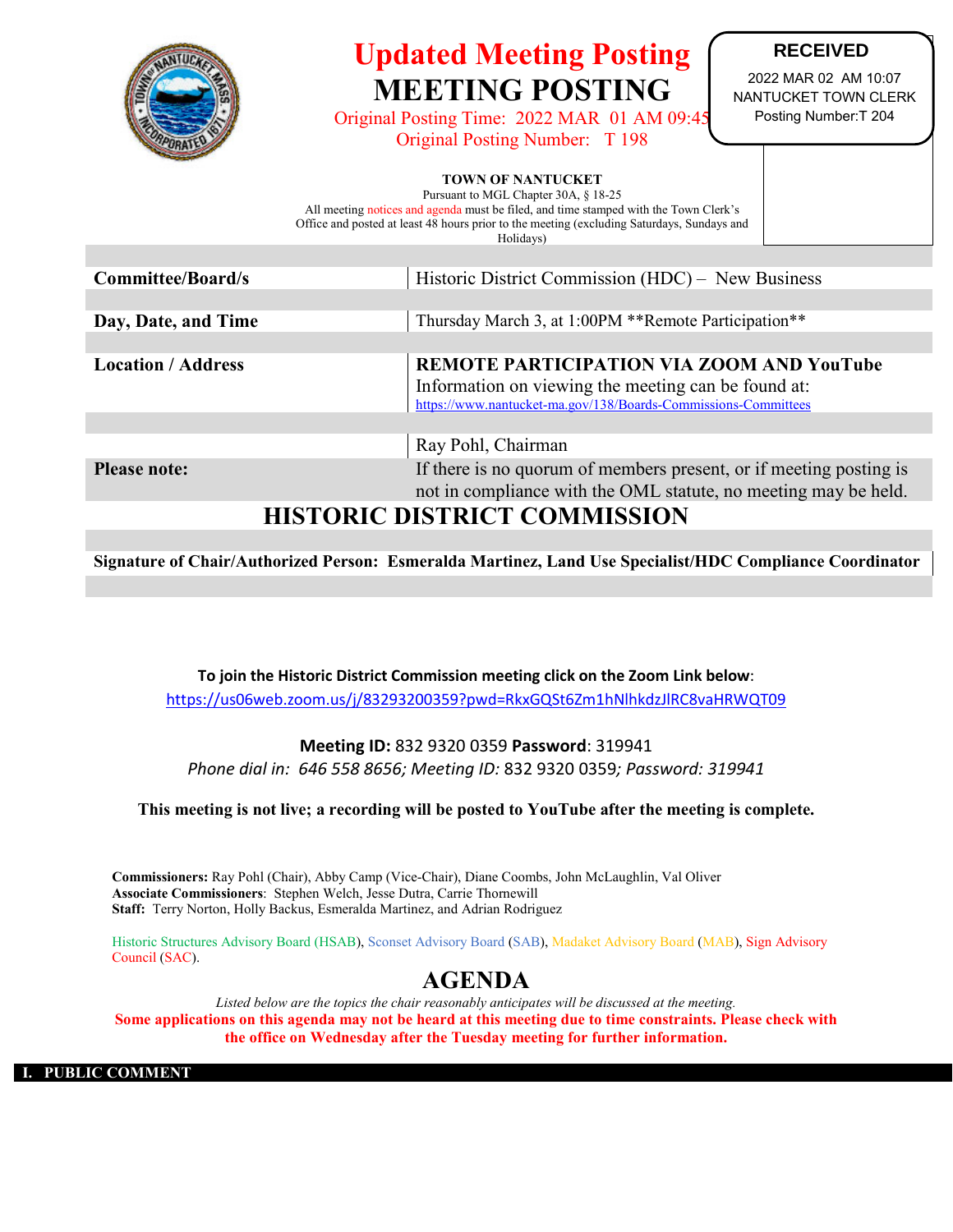|     | <b>II. CONSENTS</b>                                                                         |                       |                                                                                                    |             |                             |
|-----|---------------------------------------------------------------------------------------------|-----------------------|----------------------------------------------------------------------------------------------------|-------------|-----------------------------|
|     | <b>Property owner name</b>                                                                  | <b>Street Address</b> | Scope of work                                                                                      | Map/Parcel  | <b>Agent</b>                |
| 1.  | 10 Larrabee LLC 02-5778                                                                     | 10 Larrabee Ln        | Hardscape, Fence and Patio                                                                         | 55/102.4    | Linda Williams              |
| 2.  | Elizabeth Cocket 03-5821                                                                    | 51 Miacomet Ave       | Deck Steps                                                                                         | 67/196      | Linda Williams              |
| 3.  | Joseph Donelan 02-5687                                                                      | 37 W Miacomet         | Move Existing Shed                                                                                 | 81/147      | Ahern                       |
| 4.  | 4 Shawkemo Rd Realty TR 02-5693                                                             | 4 Shawkemo Rd         | Shed Revisions 06-1054                                                                             | 43/91.1     | Botticelli + Pohl           |
| 5.  | Meghan Browers 02-5694                                                                      | 45 Miacomet Ave       | Addition                                                                                           | 67/203      | Normand Residential         |
| 6.  | Randy Sharp 02-5699                                                                         | 49 Meadowview Dr      | Revisions to 11-5080                                                                               | 56/390      | Thornewill Designs          |
| 7.  | Jennifer Porter 02-5710                                                                     | 60 Squam Rd           | Renovation and Addition                                                                            | 13/34       | $MCA+$                      |
| 8.  | Erik Wendelken 02-5711                                                                      | 9B Alexandria Dr      | Replace Window                                                                                     | 67/415      | Erik Wendelken              |
| 9.  | 16 Nanahumacke Trust 02-5754                                                                | 16 Nanahumacke Ln     | Hardscape revision 07-4282                                                                         | 65/81       | Ahern                       |
|     | 10. Mike Horton 02-5730                                                                     | 6 Weatherly Place     | Window Replacement                                                                                 | 67/951      | Mike Horton                 |
|     | 11. Robert and Kate Keith 02-5732                                                           | 2 Capaum Rd           | Fens. Revisions to 07-4265                                                                         | 30/218      | Botticelli + Pohl           |
|     | <b>III. CONSENT WITH CONDITIONS</b>                                                         |                       |                                                                                                    |             |                             |
|     | <b>Property owner name</b>                                                                  | <b>Street Address</b> | <b>Scope of work</b>                                                                               | Map/Parcel  | <b>Agent</b>                |
| 1.  | Graham and Luann Burton 02-5718                                                             | 55 Meadowview Dr      | New Pool and Patio                                                                                 | 56/170      | $MCA+$                      |
|     | Not to be visible at time of inspection or thereafter.<br>$\bullet$                         |                       |                                                                                                    |             |                             |
| 2.  | Skyline Rd LLC 02-5750                                                                      | 6 Woodland Rd.        | Cabana                                                                                             | 79/209      | John Schafer                |
|     | Due to lack of visibility<br>$\bullet$                                                      |                       |                                                                                                    |             |                             |
| 3.  | Ack Weatherly Pl 02-5662                                                                    | 3 Weatherly Pl        | Move Exs. Shed on Same Lot                                                                         | 67/950      | Plamen Dimitov              |
|     | Due to lack of visibility<br>$\bullet$                                                      |                       |                                                                                                    |             |                             |
|     | <b>IV. NEW BUSINESS 02/01/2022</b>                                                          |                       |                                                                                                    |             |                             |
|     | <b>HELD FOR TUESDAY</b><br>$\bullet$                                                        |                       |                                                                                                    |             |                             |
|     | <b>Property owner name</b>                                                                  | <b>Street Address</b> | Scope of work                                                                                      | Map/Parcel  | <b>Agent</b>                |
| 1.  | 34B Walsh St N.T. 01-5568                                                                   | 34B Walsh St          | Addition                                                                                           | 29/104      | Studio Ppark                |
|     | <b>V. OLD BUSINESS 02/08/2022</b>                                                           |                       |                                                                                                    |             |                             |
|     | <b>HELD FOR TUESDAY ITEMS 1-6</b><br>$\bullet$                                              |                       |                                                                                                    |             |                             |
|     | <b>Property owner name</b>                                                                  | <b>Street Address</b> | <b>Scope of work</b>                                                                               | Map/Parcel  | <b>Agent</b>                |
|     | 1. 1 Caroline Way LLC 12-5414                                                               | 1 Caroline Way        | Pool & hardscape                                                                                   | 85/58 & 59  | Ahern                       |
|     |                                                                                             |                       | Commissioners: Pohl, Camp, McLaughlin, Coombs, Oliver; Alternates: Thornewill; Recused: None       |             |                             |
| 2.  | 22 Easton St LLC 06-4026                                                                    | 22 Easton St          | Pool & hardscape                                                                                   | 42.1/12     | Ahern                       |
|     | Commissioners: Pohl, Camp, Coombs, Thornewill; Alternates: None; Recused: None<br>$\bullet$ |                       |                                                                                                    |             |                             |
| 3.  | Island Living LLC 11-5151                                                                   | 4a Wamasquid Place    | Pool & hardscape                                                                                   | 56/113.9    | Ahern                       |
|     |                                                                                             |                       | Commissioners: Pohl, Camp, McLaughlin, Coombs, Dutra; Alternates: Welch, Thornewill; Recused: None |             |                             |
| 4.  | 33 North Mill St LLC 11-5051                                                                | 7 North Mill St       | Garage & studio                                                                                    | 55.4.4/77   | Sophie Metz                 |
|     | $\bullet$                                                                                   |                       | Commissioners: Pohl, Camp, McLaughlin, Coombs, Thornewill Alternates: None; Recused: None          |             |                             |
| 5.  | 33 North Mill St LLC 11-5126                                                                | 7 North Mill St       | Hardscape                                                                                          | 55.4.4/77   | <b>Atlantic Landscaping</b> |
|     | $\bullet$                                                                                   |                       | Commissioners: Pohl, Camp, McLaughlin, Coombs, Thornewill; Alternates: None; Recused: None         |             |                             |
| 6.  | 23 Broad St LLC 10-4843                                                                     | 23 Broad St           | Fenestration & addition                                                                            | 42.4.2/77   | Emeritus                    |
|     | $\bullet$                                                                                   |                       | Commissioners: Pohl, McLaughlin, Coombs, Oliver, Welch: Alternates: Dutra; Recused: None           |             |                             |
|     | VI. NEW BUSINESS 02/15/22                                                                   |                       |                                                                                                    |             |                             |
|     | <b>HELD FOR TUESDAY ITEMS 13-20</b><br>$\bullet$                                            |                       |                                                                                                    |             |                             |
|     | <b>Property owner name</b>                                                                  | <b>Street Address</b> | <b>Scope of work</b>                                                                               | Map/Parcel  | <b>Agent</b>                |
| 1.  | Caesara Wendin Family TR 02-5639                                                            | 1 W Chester St        | Roof Replacement                                                                                   | 42.4.3/15.2 | T & T Roofing               |
| 2.  | Klinck Ruth Hill 02-5648                                                                    | 301 Madaket Rd        | New shed                                                                                           | 60.2.1/55   | <b>NAG</b>                  |
| 3.  | Klinck Ruth Hill 02-5647                                                                    | 301 Madaket Rd        | Demo shed                                                                                          | 60.2.1/55   | <b>NAG</b>                  |
| 4.  | Susan Bartkowiak 02-5726                                                                    | 57 Somerset Rd.       | Demo Cottage                                                                                       | 66/91       | Susan Bartkowiak            |
| 5.  | Lloyd Realty LLC 02-5677                                                                    | 7 Heather Ln          | Pool/Hardscape                                                                                     | 30/24.2     | <b>Atlantic Landscaping</b> |
| 6.  | Lloyd Reality LLC 02-5622                                                                   | 7 Heather Ln          | New Guest House                                                                                    | 30/24.2     | Sophie Metz                 |
| 7.  | N. Liberty LLC 02-5651                                                                      | 74 N. Liberty         | Shed                                                                                               | 41/236      | Val Oliver                  |
| 8.  | Gail Johnson 02-5656                                                                        | 21 S. Water St.       | New Front Door                                                                                     | 42.4.2/102  | Lucas Velle                 |
| 9.  | Ack Weatherly Pl 02-5661                                                                    | 3 Weatherly Pl        | New Second Dwelling                                                                                | 67/950      | Plamen Dimitov              |
|     | 10. L.B.C Sconset LLC 02-5635                                                               | 9 Hawks Cir           | New shed                                                                                           | 74/37.1     | J. Graham Goldsmith         |
|     | 11. L.B.C Sconset LLC 02-5636                                                               | 9 Hawks Cir           | New garage                                                                                         | 74/37.1     | J. Graham Goldsmith         |
|     | 12. Kerry Propper 02-5669                                                                   | 9 Hawks Cir           | Solar Ground Array                                                                                 | 74/37.1     | Ack Smart                   |
|     | 13. John Holt 02-5673                                                                       | 14 Clifton St         | Lower Building Height                                                                              | 73.4.1/39.1 | Emeritus                    |
|     | 14. Lindsay Torpey 02-5674                                                                  | 7 Green Ln            | Rebuild and Revise Exs. Deck                                                                       | 42.3.3/86   | Emeritus                    |
|     | 15. 7 King St Nom Trust 02-5685                                                             | 7 King St.            | New Shed                                                                                           | 73.1.3/41   | Botticelli + Pohl           |
|     | 16. Still Dock Nantucket LLC 02-5682                                                        | 14 Oakland St.        | Addition                                                                                           | 59.4/255    | Botticelli + Pohl           |
| 17. | Still Dock Nantucket LLC 02-5681                                                            | 40 Tennessee Ave      | Addition                                                                                           | 59.4/84     | Botticelli + Pohl           |
| 18. | Jean Moran 01-5621                                                                          | 4 Washington Ave      | New Pool                                                                                           | 60.2.4/65   | Jon Paul Couture            |
| 19. | Jean Moran 01-5620                                                                          | 4 Washington Ave      | Window Well                                                                                        | 60.2.4/65   | Jon Paul Couture            |
|     | 20. Jean Moran 01-5199                                                                      | 4 Washington Ave      | New Garage                                                                                         | 60.2.4/65   | Jon Paul Couture            |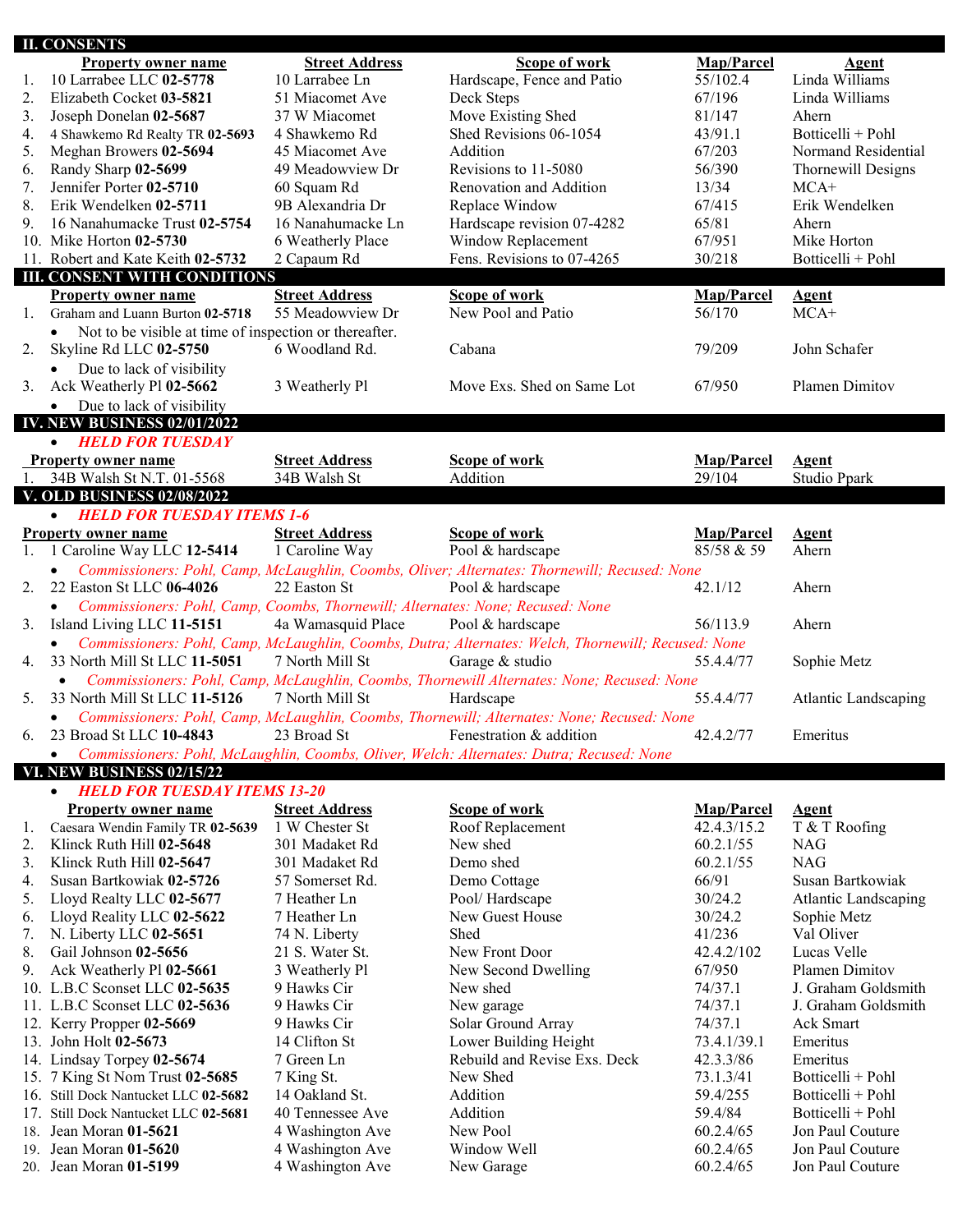| VII. OLD BUSINESS 02/22/22                                                                     |                                                                                                                                                                                                                                             |                                                                                                                                                                                                                                                      |                                                                                                                                                                                                                                                                                                                                                                                                                                                                                                                                                                                                                                                                 |                                                                                                                                                                                                                                                                                                                                                                                                                                                                                                                                                                                                                                                                                                                                                                                                                                                                                                             |
|------------------------------------------------------------------------------------------------|---------------------------------------------------------------------------------------------------------------------------------------------------------------------------------------------------------------------------------------------|------------------------------------------------------------------------------------------------------------------------------------------------------------------------------------------------------------------------------------------------------|-----------------------------------------------------------------------------------------------------------------------------------------------------------------------------------------------------------------------------------------------------------------------------------------------------------------------------------------------------------------------------------------------------------------------------------------------------------------------------------------------------------------------------------------------------------------------------------------------------------------------------------------------------------------|-------------------------------------------------------------------------------------------------------------------------------------------------------------------------------------------------------------------------------------------------------------------------------------------------------------------------------------------------------------------------------------------------------------------------------------------------------------------------------------------------------------------------------------------------------------------------------------------------------------------------------------------------------------------------------------------------------------------------------------------------------------------------------------------------------------------------------------------------------------------------------------------------------------|
| <b>Property owner name</b>                                                                     | <b>Street Address</b><br>32 Hulbert Ave                                                                                                                                                                                                     | Scope of work                                                                                                                                                                                                                                        | Map/Parcel<br>29/72                                                                                                                                                                                                                                                                                                                                                                                                                                                                                                                                                                                                                                             | <b>Agent</b><br>Botticelli + Pohl                                                                                                                                                                                                                                                                                                                                                                                                                                                                                                                                                                                                                                                                                                                                                                                                                                                                           |
|                                                                                                |                                                                                                                                                                                                                                             |                                                                                                                                                                                                                                                      |                                                                                                                                                                                                                                                                                                                                                                                                                                                                                                                                                                                                                                                                 |                                                                                                                                                                                                                                                                                                                                                                                                                                                                                                                                                                                                                                                                                                                                                                                                                                                                                                             |
| 6 Lincoln St LLC 12-5462                                                                       | 6 Lincoln St.                                                                                                                                                                                                                               |                                                                                                                                                                                                                                                      | 73.4.2/86                                                                                                                                                                                                                                                                                                                                                                                                                                                                                                                                                                                                                                                       | Val Oliver                                                                                                                                                                                                                                                                                                                                                                                                                                                                                                                                                                                                                                                                                                                                                                                                                                                                                                  |
| Jessica Millard 06-4017                                                                        | 5 Cudweed Rd.                                                                                                                                                                                                                               | Window changes                                                                                                                                                                                                                                       |                                                                                                                                                                                                                                                                                                                                                                                                                                                                                                                                                                                                                                                                 | Val Oliver                                                                                                                                                                                                                                                                                                                                                                                                                                                                                                                                                                                                                                                                                                                                                                                                                                                                                                  |
|                                                                                                |                                                                                                                                                                                                                                             | Parking & patio                                                                                                                                                                                                                                      | 42.3.1/43                                                                                                                                                                                                                                                                                                                                                                                                                                                                                                                                                                                                                                                       | <b>BPC</b>                                                                                                                                                                                                                                                                                                                                                                                                                                                                                                                                                                                                                                                                                                                                                                                                                                                                                                  |
|                                                                                                |                                                                                                                                                                                                                                             |                                                                                                                                                                                                                                                      |                                                                                                                                                                                                                                                                                                                                                                                                                                                                                                                                                                                                                                                                 |                                                                                                                                                                                                                                                                                                                                                                                                                                                                                                                                                                                                                                                                                                                                                                                                                                                                                                             |
|                                                                                                | 32 Jefferson Ave                                                                                                                                                                                                                            | Main house addition                                                                                                                                                                                                                                  | 30/132                                                                                                                                                                                                                                                                                                                                                                                                                                                                                                                                                                                                                                                          | Botticelli + Pohl                                                                                                                                                                                                                                                                                                                                                                                                                                                                                                                                                                                                                                                                                                                                                                                                                                                                                           |
|                                                                                                | 8 Walsh St                                                                                                                                                                                                                                  | Studio                                                                                                                                                                                                                                               | 42.4.1/83                                                                                                                                                                                                                                                                                                                                                                                                                                                                                                                                                                                                                                                       | Brook Meerbergen                                                                                                                                                                                                                                                                                                                                                                                                                                                                                                                                                                                                                                                                                                                                                                                                                                                                                            |
| Taccat LLC 12-5423                                                                             | 14 Union St                                                                                                                                                                                                                                 | Addition                                                                                                                                                                                                                                             | 42.3.2/17                                                                                                                                                                                                                                                                                                                                                                                                                                                                                                                                                                                                                                                       | Brook Meerbergen                                                                                                                                                                                                                                                                                                                                                                                                                                                                                                                                                                                                                                                                                                                                                                                                                                                                                            |
|                                                                                                |                                                                                                                                                                                                                                             |                                                                                                                                                                                                                                                      |                                                                                                                                                                                                                                                                                                                                                                                                                                                                                                                                                                                                                                                                 |                                                                                                                                                                                                                                                                                                                                                                                                                                                                                                                                                                                                                                                                                                                                                                                                                                                                                                             |
|                                                                                                | Lot 27B-Birdsong                                                                                                                                                                                                                            | Shed                                                                                                                                                                                                                                                 | 55.4.4/80.3                                                                                                                                                                                                                                                                                                                                                                                                                                                                                                                                                                                                                                                     | Brook Meerbergen                                                                                                                                                                                                                                                                                                                                                                                                                                                                                                                                                                                                                                                                                                                                                                                                                                                                                            |
| $\bullet$                                                                                      |                                                                                                                                                                                                                                             |                                                                                                                                                                                                                                                      |                                                                                                                                                                                                                                                                                                                                                                                                                                                                                                                                                                                                                                                                 |                                                                                                                                                                                                                                                                                                                                                                                                                                                                                                                                                                                                                                                                                                                                                                                                                                                                                                             |
|                                                                                                | Lot 27A-Birdsong                                                                                                                                                                                                                            | Garage                                                                                                                                                                                                                                               | 55.4.4/80.3                                                                                                                                                                                                                                                                                                                                                                                                                                                                                                                                                                                                                                                     | Brook Meerbergen                                                                                                                                                                                                                                                                                                                                                                                                                                                                                                                                                                                                                                                                                                                                                                                                                                                                                            |
|                                                                                                |                                                                                                                                                                                                                                             |                                                                                                                                                                                                                                                      |                                                                                                                                                                                                                                                                                                                                                                                                                                                                                                                                                                                                                                                                 |                                                                                                                                                                                                                                                                                                                                                                                                                                                                                                                                                                                                                                                                                                                                                                                                                                                                                                             |
|                                                                                                |                                                                                                                                                                                                                                             |                                                                                                                                                                                                                                                      |                                                                                                                                                                                                                                                                                                                                                                                                                                                                                                                                                                                                                                                                 | Brook Meerbergen                                                                                                                                                                                                                                                                                                                                                                                                                                                                                                                                                                                                                                                                                                                                                                                                                                                                                            |
|                                                                                                |                                                                                                                                                                                                                                             |                                                                                                                                                                                                                                                      |                                                                                                                                                                                                                                                                                                                                                                                                                                                                                                                                                                                                                                                                 |                                                                                                                                                                                                                                                                                                                                                                                                                                                                                                                                                                                                                                                                                                                                                                                                                                                                                                             |
|                                                                                                |                                                                                                                                                                                                                                             |                                                                                                                                                                                                                                                      |                                                                                                                                                                                                                                                                                                                                                                                                                                                                                                                                                                                                                                                                 |                                                                                                                                                                                                                                                                                                                                                                                                                                                                                                                                                                                                                                                                                                                                                                                                                                                                                                             |
|                                                                                                |                                                                                                                                                                                                                                             |                                                                                                                                                                                                                                                      |                                                                                                                                                                                                                                                                                                                                                                                                                                                                                                                                                                                                                                                                 | McMullen & Assoc.                                                                                                                                                                                                                                                                                                                                                                                                                                                                                                                                                                                                                                                                                                                                                                                                                                                                                           |
| $\bullet$                                                                                      |                                                                                                                                                                                                                                             |                                                                                                                                                                                                                                                      |                                                                                                                                                                                                                                                                                                                                                                                                                                                                                                                                                                                                                                                                 |                                                                                                                                                                                                                                                                                                                                                                                                                                                                                                                                                                                                                                                                                                                                                                                                                                                                                                             |
|                                                                                                |                                                                                                                                                                                                                                             | Pool & hardscape                                                                                                                                                                                                                                     |                                                                                                                                                                                                                                                                                                                                                                                                                                                                                                                                                                                                                                                                 | McMullen & Assoc.                                                                                                                                                                                                                                                                                                                                                                                                                                                                                                                                                                                                                                                                                                                                                                                                                                                                                           |
|                                                                                                |                                                                                                                                                                                                                                             |                                                                                                                                                                                                                                                      |                                                                                                                                                                                                                                                                                                                                                                                                                                                                                                                                                                                                                                                                 |                                                                                                                                                                                                                                                                                                                                                                                                                                                                                                                                                                                                                                                                                                                                                                                                                                                                                                             |
|                                                                                                |                                                                                                                                                                                                                                             | Gazebo                                                                                                                                                                                                                                               | 79/19                                                                                                                                                                                                                                                                                                                                                                                                                                                                                                                                                                                                                                                           | McMullen & Assoc.                                                                                                                                                                                                                                                                                                                                                                                                                                                                                                                                                                                                                                                                                                                                                                                                                                                                                           |
|                                                                                                |                                                                                                                                                                                                                                             |                                                                                                                                                                                                                                                      |                                                                                                                                                                                                                                                                                                                                                                                                                                                                                                                                                                                                                                                                 |                                                                                                                                                                                                                                                                                                                                                                                                                                                                                                                                                                                                                                                                                                                                                                                                                                                                                                             |
|                                                                                                |                                                                                                                                                                                                                                             |                                                                                                                                                                                                                                                      |                                                                                                                                                                                                                                                                                                                                                                                                                                                                                                                                                                                                                                                                 | <b>LINK</b>                                                                                                                                                                                                                                                                                                                                                                                                                                                                                                                                                                                                                                                                                                                                                                                                                                                                                                 |
|                                                                                                |                                                                                                                                                                                                                                             |                                                                                                                                                                                                                                                      |                                                                                                                                                                                                                                                                                                                                                                                                                                                                                                                                                                                                                                                                 |                                                                                                                                                                                                                                                                                                                                                                                                                                                                                                                                                                                                                                                                                                                                                                                                                                                                                                             |
|                                                                                                |                                                                                                                                                                                                                                             |                                                                                                                                                                                                                                                      |                                                                                                                                                                                                                                                                                                                                                                                                                                                                                                                                                                                                                                                                 |                                                                                                                                                                                                                                                                                                                                                                                                                                                                                                                                                                                                                                                                                                                                                                                                                                                                                                             |
|                                                                                                |                                                                                                                                                                                                                                             |                                                                                                                                                                                                                                                      |                                                                                                                                                                                                                                                                                                                                                                                                                                                                                                                                                                                                                                                                 |                                                                                                                                                                                                                                                                                                                                                                                                                                                                                                                                                                                                                                                                                                                                                                                                                                                                                                             |
| 15. James Davison 09-4803                                                                      | 8B North Water St.                                                                                                                                                                                                                          | Fenestration changes                                                                                                                                                                                                                                 | 42.4.2/92.1                                                                                                                                                                                                                                                                                                                                                                                                                                                                                                                                                                                                                                                     | <b>LINK</b>                                                                                                                                                                                                                                                                                                                                                                                                                                                                                                                                                                                                                                                                                                                                                                                                                                                                                                 |
| Commissioners: Camp, Coombs, Welch, Thornewill; Alternates: None Recused: None                 |                                                                                                                                                                                                                                             |                                                                                                                                                                                                                                                      |                                                                                                                                                                                                                                                                                                                                                                                                                                                                                                                                                                                                                                                                 |                                                                                                                                                                                                                                                                                                                                                                                                                                                                                                                                                                                                                                                                                                                                                                                                                                                                                                             |
| 16. Hoehn- Saric 10-4865                                                                       | 34 Easton St.                                                                                                                                                                                                                               | New Structure                                                                                                                                                                                                                                        | 42.1.4/18                                                                                                                                                                                                                                                                                                                                                                                                                                                                                                                                                                                                                                                       | <b>CWA</b>                                                                                                                                                                                                                                                                                                                                                                                                                                                                                                                                                                                                                                                                                                                                                                                                                                                                                                  |
|                                                                                                |                                                                                                                                                                                                                                             | Commissioners: Coombs, McLaughlin, Oliver, Thornewill; Alternates: None; Recused: None                                                                                                                                                               |                                                                                                                                                                                                                                                                                                                                                                                                                                                                                                                                                                                                                                                                 |                                                                                                                                                                                                                                                                                                                                                                                                                                                                                                                                                                                                                                                                                                                                                                                                                                                                                                             |
| 17. Tack3 LLC 10-4863                                                                          | 26 Washington St.                                                                                                                                                                                                                           | New structure                                                                                                                                                                                                                                        | 42.3.2/23                                                                                                                                                                                                                                                                                                                                                                                                                                                                                                                                                                                                                                                       | <b>CWA</b>                                                                                                                                                                                                                                                                                                                                                                                                                                                                                                                                                                                                                                                                                                                                                                                                                                                                                                  |
|                                                                                                |                                                                                                                                                                                                                                             |                                                                                                                                                                                                                                                      |                                                                                                                                                                                                                                                                                                                                                                                                                                                                                                                                                                                                                                                                 |                                                                                                                                                                                                                                                                                                                                                                                                                                                                                                                                                                                                                                                                                                                                                                                                                                                                                                             |
|                                                                                                |                                                                                                                                                                                                                                             | Commissioners: Coombs, McLaughlin, Oliver, Thornewill; Alternates: None; Recused: None                                                                                                                                                               |                                                                                                                                                                                                                                                                                                                                                                                                                                                                                                                                                                                                                                                                 |                                                                                                                                                                                                                                                                                                                                                                                                                                                                                                                                                                                                                                                                                                                                                                                                                                                                                                             |
| 18. Brett Fodiman 10-4969                                                                      | 27 Cato Lane                                                                                                                                                                                                                                | Main house dwelling                                                                                                                                                                                                                                  | 55/118                                                                                                                                                                                                                                                                                                                                                                                                                                                                                                                                                                                                                                                          | <b>CWA</b>                                                                                                                                                                                                                                                                                                                                                                                                                                                                                                                                                                                                                                                                                                                                                                                                                                                                                                  |
| • Commissioners: Coombs, McLaughlin, Oliver, Thornewill; Alternates: None; Recused: None       |                                                                                                                                                                                                                                             |                                                                                                                                                                                                                                                      |                                                                                                                                                                                                                                                                                                                                                                                                                                                                                                                                                                                                                                                                 |                                                                                                                                                                                                                                                                                                                                                                                                                                                                                                                                                                                                                                                                                                                                                                                                                                                                                                             |
| 19. Brett Fodiman 10-4968                                                                      | 27 Cato Lane                                                                                                                                                                                                                                | Guest house dwelling                                                                                                                                                                                                                                 | 55/118                                                                                                                                                                                                                                                                                                                                                                                                                                                                                                                                                                                                                                                          | <b>CWA</b>                                                                                                                                                                                                                                                                                                                                                                                                                                                                                                                                                                                                                                                                                                                                                                                                                                                                                                  |
|                                                                                                |                                                                                                                                                                                                                                             | Commissioners: Coombs, McLaughlin, Oliver, Thornewill; Alternates: None; Recused: None                                                                                                                                                               |                                                                                                                                                                                                                                                                                                                                                                                                                                                                                                                                                                                                                                                                 |                                                                                                                                                                                                                                                                                                                                                                                                                                                                                                                                                                                                                                                                                                                                                                                                                                                                                                             |
| 20. Brett Fodiman 10-4970                                                                      | 27 Cato Lane                                                                                                                                                                                                                                | Garage                                                                                                                                                                                                                                               | 55/118                                                                                                                                                                                                                                                                                                                                                                                                                                                                                                                                                                                                                                                          | <b>CWA</b>                                                                                                                                                                                                                                                                                                                                                                                                                                                                                                                                                                                                                                                                                                                                                                                                                                                                                                  |
| $\bullet$                                                                                      |                                                                                                                                                                                                                                             | Commissioners: Coombs, McLaughlin, Oliver, Thornewill; Alternates: None; Recused: None                                                                                                                                                               |                                                                                                                                                                                                                                                                                                                                                                                                                                                                                                                                                                                                                                                                 |                                                                                                                                                                                                                                                                                                                                                                                                                                                                                                                                                                                                                                                                                                                                                                                                                                                                                                             |
| 21. Trogoh Nominee Trust 05-3640                                                               | 26 Easy St.                                                                                                                                                                                                                                 | Mixed Used building                                                                                                                                                                                                                                  | 42.4.2/23                                                                                                                                                                                                                                                                                                                                                                                                                                                                                                                                                                                                                                                       | Emeritus                                                                                                                                                                                                                                                                                                                                                                                                                                                                                                                                                                                                                                                                                                                                                                                                                                                                                                    |
| $\bullet$                                                                                      |                                                                                                                                                                                                                                             |                                                                                                                                                                                                                                                      |                                                                                                                                                                                                                                                                                                                                                                                                                                                                                                                                                                                                                                                                 |                                                                                                                                                                                                                                                                                                                                                                                                                                                                                                                                                                                                                                                                                                                                                                                                                                                                                                             |
|                                                                                                |                                                                                                                                                                                                                                             | Commissioners: Pohl, McLaughlin, Coombs, Oliver, Thornewill; Alternates: None; Recused: None                                                                                                                                                         |                                                                                                                                                                                                                                                                                                                                                                                                                                                                                                                                                                                                                                                                 |                                                                                                                                                                                                                                                                                                                                                                                                                                                                                                                                                                                                                                                                                                                                                                                                                                                                                                             |
| 22. Anthony Noto 11-5270                                                                       | 10 Lincoln Ave                                                                                                                                                                                                                              | Addition & renovation                                                                                                                                                                                                                                | 30/184                                                                                                                                                                                                                                                                                                                                                                                                                                                                                                                                                                                                                                                          | Emeritus                                                                                                                                                                                                                                                                                                                                                                                                                                                                                                                                                                                                                                                                                                                                                                                                                                                                                                    |
| Commissioners: Pohl, Camp, Coombs, Oliver, Welch; Alternates: None; Recused: None<br>$\bullet$ |                                                                                                                                                                                                                                             |                                                                                                                                                                                                                                                      |                                                                                                                                                                                                                                                                                                                                                                                                                                                                                                                                                                                                                                                                 |                                                                                                                                                                                                                                                                                                                                                                                                                                                                                                                                                                                                                                                                                                                                                                                                                                                                                                             |
| <b>VIII. NEW BUSINESS 03/01/2022</b>                                                           |                                                                                                                                                                                                                                             |                                                                                                                                                                                                                                                      |                                                                                                                                                                                                                                                                                                                                                                                                                                                                                                                                                                                                                                                                 |                                                                                                                                                                                                                                                                                                                                                                                                                                                                                                                                                                                                                                                                                                                                                                                                                                                                                                             |
| <b>Property owner name</b>                                                                     | <b>Street Address</b>                                                                                                                                                                                                                       | <b>Scope of work</b>                                                                                                                                                                                                                                 | Map/Parcel                                                                                                                                                                                                                                                                                                                                                                                                                                                                                                                                                                                                                                                      | <b>Agent</b>                                                                                                                                                                                                                                                                                                                                                                                                                                                                                                                                                                                                                                                                                                                                                                                                                                                                                                |
| Jeff Morash 02-5686                                                                            | 8 Bayberry Ln                                                                                                                                                                                                                               | Color Change (Trim)                                                                                                                                                                                                                                  | 67/72                                                                                                                                                                                                                                                                                                                                                                                                                                                                                                                                                                                                                                                           | Val Oliver                                                                                                                                                                                                                                                                                                                                                                                                                                                                                                                                                                                                                                                                                                                                                                                                                                                                                                  |
| Wayne Greenleaf 02-5688                                                                        | 139 Surfside Rd.                                                                                                                                                                                                                            | Driveway and Hardscape                                                                                                                                                                                                                               | 80/143.1                                                                                                                                                                                                                                                                                                                                                                                                                                                                                                                                                                                                                                                        | Ahern                                                                                                                                                                                                                                                                                                                                                                                                                                                                                                                                                                                                                                                                                                                                                                                                                                                                                                       |
| JP Hernandez 02-5689                                                                           | 328 Madaket Rd                                                                                                                                                                                                                              | Roof Solar Panels                                                                                                                                                                                                                                    | 60/103                                                                                                                                                                                                                                                                                                                                                                                                                                                                                                                                                                                                                                                          | Tesla Energy                                                                                                                                                                                                                                                                                                                                                                                                                                                                                                                                                                                                                                                                                                                                                                                                                                                                                                |
| Nine Sparks Ave LLC 02-5692                                                                    | 9 Sparks Ave                                                                                                                                                                                                                                | Roof Replacement                                                                                                                                                                                                                                     | 55/179                                                                                                                                                                                                                                                                                                                                                                                                                                                                                                                                                                                                                                                          | Graham Burton                                                                                                                                                                                                                                                                                                                                                                                                                                                                                                                                                                                                                                                                                                                                                                                                                                                                                               |
| Jason and Karen Lemme 02-5700                                                                  | 4 Angola St                                                                                                                                                                                                                                 | Outdoor Shower                                                                                                                                                                                                                                       | 55.4.1/22.2                                                                                                                                                                                                                                                                                                                                                                                                                                                                                                                                                                                                                                                     | Valeriya Keller                                                                                                                                                                                                                                                                                                                                                                                                                                                                                                                                                                                                                                                                                                                                                                                                                                                                                             |
| Bolthole LLC 02-5701                                                                           | 10 Quince St                                                                                                                                                                                                                                | Shingles and Clapboard                                                                                                                                                                                                                               | 42.3.4/1003                                                                                                                                                                                                                                                                                                                                                                                                                                                                                                                                                                                                                                                     | <b>NAG</b>                                                                                                                                                                                                                                                                                                                                                                                                                                                                                                                                                                                                                                                                                                                                                                                                                                                                                                  |
| Warren Hyde 02-5706                                                                            | 140 Miacomet Rd                                                                                                                                                                                                                             | Move or Demo Existing Dwelling                                                                                                                                                                                                                       | 81/14                                                                                                                                                                                                                                                                                                                                                                                                                                                                                                                                                                                                                                                           | $MCA+$                                                                                                                                                                                                                                                                                                                                                                                                                                                                                                                                                                                                                                                                                                                                                                                                                                                                                                      |
| Warren Hyde 02-5702                                                                            | 140 Miacomet Rd                                                                                                                                                                                                                             | New Dwelling                                                                                                                                                                                                                                         | 81/14                                                                                                                                                                                                                                                                                                                                                                                                                                                                                                                                                                                                                                                           | $MCA+$                                                                                                                                                                                                                                                                                                                                                                                                                                                                                                                                                                                                                                                                                                                                                                                                                                                                                                      |
| Warren Hyde 02-5703<br>10.                                                                     | 140 Miacomet Rd                                                                                                                                                                                                                             | New Garage                                                                                                                                                                                                                                           | 81/14                                                                                                                                                                                                                                                                                                                                                                                                                                                                                                                                                                                                                                                           | $MCA+$                                                                                                                                                                                                                                                                                                                                                                                                                                                                                                                                                                                                                                                                                                                                                                                                                                                                                                      |
| 2.                                                                                             | 1. 32 Hulbert Trust 11-5220<br>$\bullet$<br>Eleven Lincoln Ave. 12-5451<br>6. 8 Walsh St LLC 12-5475<br>8. 7 North Mill St 12-5457<br>9. 7 North Mill St 12-5465<br>10. 7 North Mill St 12-5466<br>$\bullet$<br>14. Arline Bartlett 12-5454 | Okay Okay House LLC 10-4821 10 Union St.<br>Lot 27A-Birdsong<br>11. Carmine/Sheila Giardini 01-5507 7a Clifford St.<br>12. Carmine/Sheila Giardini 01-5508 7a Clifford St.<br>13. Carmine/Sheila Giardini 01-5509 7a Clifford St.<br>21 Pleasant St. | New Dwelling<br>Alterations & Color change<br>• Commissioners: Pohl, Coombs, Oliver, Welch, Thornewill; Alternates: Dutra; Recused: None<br>• Commissioners: Pohl, Camp, McLaughlin, Coombs, Dutra; Alternates: None Recused: None<br>• Commissioners: Camp, Coombs, Oliver, Welch, Thornewill; Alternates: None Recused: None<br>Shed<br>New dwelling<br>Commissioners: Pohl, Camp, Coombs, Oliver, Thornewill; Alternates: None Recused: None<br>Commissioners: Pohl, Camp, Coombs, Oliver, Thornewill; Alternates: None Recused: None<br>Commissioners: Pohl, Camp, Coombs, Oliver, Thornewill; Alternates: None Recused: None<br>Fenestration & sm addition | • Commissioners: Camp, McLaughlin, Coombs, Oliver, Thornewill; Alternates: None; Recused: Pohl<br>Commissioners: Pohl, Camp, McLaughlin, Coombs, Thornewill; Alternates: Welch, Dutra; Recused: Oliver<br>• Commissioners: Pohl, Camp, McLaughlin, Coombs, Thornewill; Alternates: Welch; Recused: Oliver<br>• Commissioners: Camp, McLaughlin, Coombs, Dutra, Thornewill; Alternates: Welch; Recused: Pohl, Oliver<br>Commissioners: Pohl, Camp, McLaughlin, Coombs, Oliver; Alternates: Welch, Dutra, Thornewill; Recused: None<br>Commissioners: Pohl, Camp, McLaughlin, Coombs, Oliver; Alternates: Welch, Dutra, Thornewill; Recused: None<br>55.4.4/80.3<br>Commissioners: Pohl, Camp, McLaughlin, Coombs, Oliver; Alternates: Welch, Dutra, Thornewill; Recused: None<br>79/19<br>79/19<br>55.4.1/1<br>Commissioners: Camp, McLaughlin, Coombs, Oliver, Welch; Alternates: Thornewill; Recused: None |

11. Warren Hyde **02-5704** 140 Miacomet Rd New Cabana 81/14 MCA+<br>12. Warren Hyde **02-5705** 140 Miacomet Rd New Pool 81/14 MCA+

13. Waterfront Pocomo LLC **02-5708** 17 Lauretta Ln Demo or Move MH 14/10.2 Brook Meerbergen 14. Waterfront Pocomo LLC 02-5709 17 Lauretta Ln Demo or Move Cottage 14/10.2 Brook Meerbergen 15. Waterfront Pocomo LLC **02-5707** 17 Lauretta Ln Demo or Move Shed 14/10.2 Brook Meerbergen 16. Donald and Jennifer Torey 02-5721 2 Green hollow Rd New Cottage 71/46 Robert Newman

12. Warren Hyde **02-5705** 140 Miacomet Rd New Pool 81/14<br>13. Waterfront Pocomo LLC **02-5708** 17 Lauretta Ln Demo or Move MH 14/10.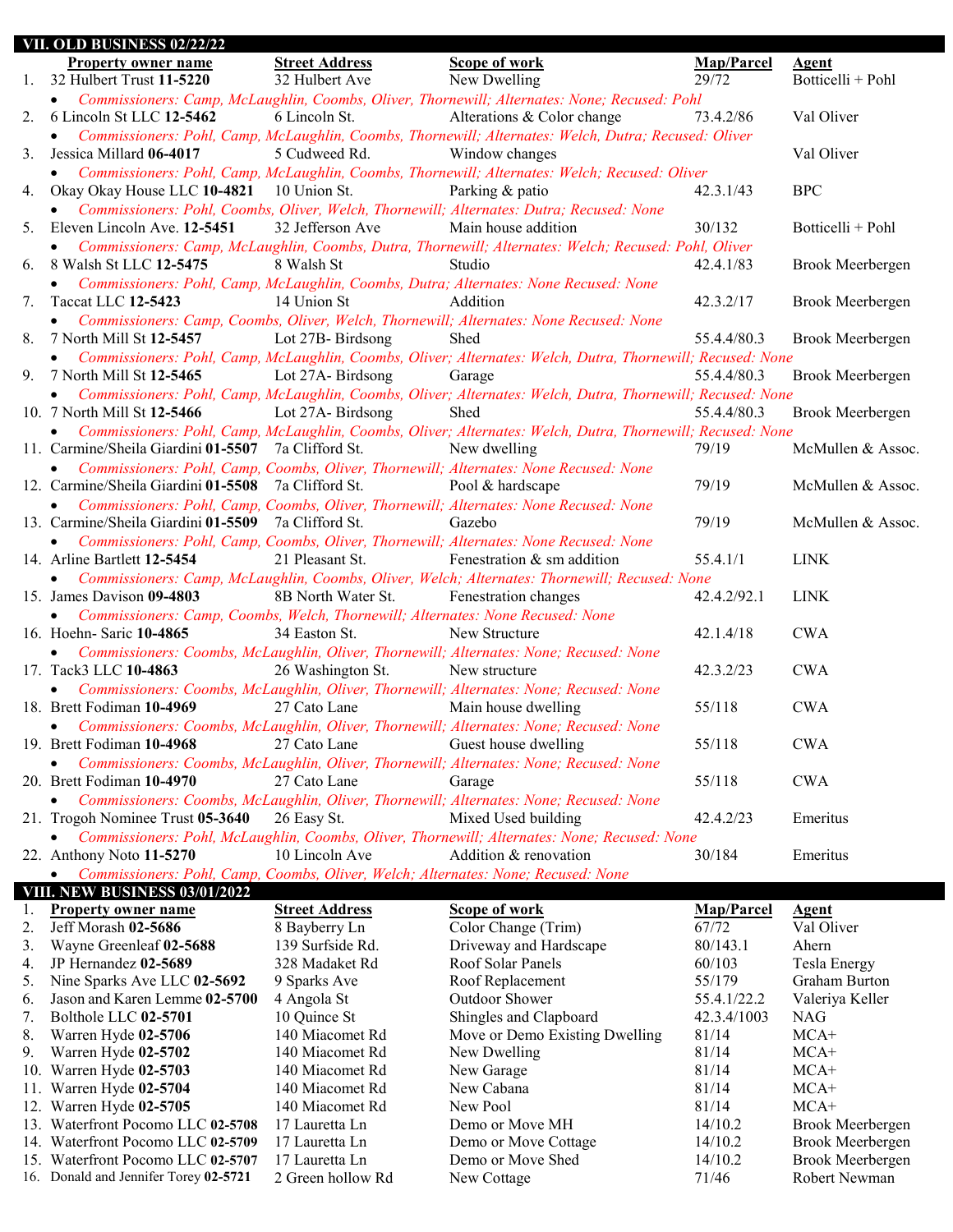|     | 17. Donald and Jennifer Torey 02-5720   | 2 Green hollow Rd      | Alteration and Additions             | 71/46          | Robert Newman           |
|-----|-----------------------------------------|------------------------|--------------------------------------|----------------|-------------------------|
|     | 18. Donald and Jennifer Torey 02-5719   | 2 Green hollow Rd      | Pool                                 | 71/46          | Robert Newman           |
|     | 19. Jacob Martinson 02-5716             | 16 W. York Ln          | Revisions to 05-3883                 | 55/8.2         | Val Oliver              |
|     | 20. Kathleen McNabb 02-5714             | 5 Cathcart Rd          | New Shed                             | 54/83          | Val Oliver              |
|     | 21. Pacific Natural 02-5715             | 65 Main St             | <b>Exterior Lighting</b>             | 42.3.1/197     | <b>Bruce Bisbano</b>    |
|     | 22. Pacific Natural 02-5717             | 15 Sparks Ave          | Exterior Lighting & Roof Replacement | 55/177         | <b>Bruce Bisbano</b>    |
|     | 23. Joe Donelan 02-5722                 | 37 W Miacomet Rd       | Addition                             | 81/147         | $MCA+$                  |
|     | 24. John O'Toole 02-5728                | 3 Appleton Rd          | Addition and Alteration              | 66/389         | Thornewill Designs      |
|     | 25. Patricia Ohagan 02-5727             | 49 Fair St             | Re-Roof (Asphalt to Red Cedar)       | 42.3.2/101     | T. Conti                |
|     | 26. Susan Balling 02-5723               | 11 Nobadeer Way        | New Fence                            | 68/114         | <b>Susan Balling</b>    |
|     | 27. Van Den Born 02-5725                | 2 Center St (Sconset)  | Roofing, Paint Trim                  | 73.2.4/2       | Mark Avery              |
|     | 28. Van Den Born 02-5724                | 6 Center St (Sconset)  | Roofing, Paint Trim                  | 71.1.3/31      | Mark Avery              |
|     | 29. Chris O'Reilly 02-5729              | 17A Bartlett Rd        | Roof                                 | 67/9.2         | Chris O'Reilly          |
|     | 30. Julie Killian 02-5736               | 159 A/B Main St        | Add Basement Windows (2)             | 41/288.2       | <b>LINK</b>             |
|     | 31. Brewster 35 LLC 02-5740             | 35 Brewster Rd         | Move off/Demo Existing Dwelling      | 54/86          | LINK/ JB Studio         |
|     | 32. Brewster 35 LLC 02-5741             | 35 Brewster Rd         | New Primary Dwelling                 | 54/86          | LINK/ JB Studio         |
|     | 33. Brewster 35 LLC 02-5739             | 35 Brewster Rd         | Pool                                 | 54/86          | LINK/ JB Studio         |
|     | 34. C and S Cordts - Peace 02-5742      | 76 Pleasant St         | <b>Addition to Existing Dwelling</b> | 55/367         | JB Studio               |
|     | 35. David and Janet Prill 02-5734       | 82 Pocomo Rd           | Demo or Move off Shed                | 15/35          | Botticelli + Pohl       |
|     | 36. David and Janet Prill 02-5733       | 82 Pocomo Rd           | New Barn                             | 15/35          | Botticelli + Pohl       |
|     | 37. Faro Strada LLC 02-5731             | 20 Sankaty Rd          | New Bike Shed                        | 48/31          | Botticelli + Pohl       |
|     | 38. Boltic Ave LLC 02-5744              | 8 Holly St             | Move or Demo MH                      | 80/21          | Normand Residential     |
|     | 39. Boltic Ave LLC 02-5749              | 8 Holly St             | Move of Demo Shed                    | 80/21          | Normand Residential     |
|     |                                         |                        |                                      | 80/21          | Normand Residential     |
|     | 40. Boltic Ave LLC 02-5745              | 8 Holly St             | New Dwelling                         | 80/21          | Normand Residential     |
|     | 41. Boltic Ave LLC 02-5746              | 8 Holly St             | New Cottage                          |                |                         |
|     | 42. Boltic Ave LLC 02-5747              | 8 Holly St             | New Cabana                           | 80/21          | Normand Residential     |
|     | 43. Boltic Ave LLC 02-5748              | 8 Holly St             | Pool and Hardscaping                 | 80/21<br>73/44 | Normand Residential     |
|     | 44. Sankaty Bluff Grp. 02-5753          | 3 Reaper Circle        | Pool and Hardscape                   |                | Ahern<br>Ahern          |
|     | 45. 12 Federal St LLC 02-5752           | 12 Federal St          | Hardscape and Gate                   | 42.3.1/127     | Ahern                   |
|     | 46. Wayne Greenleaf 02-5751             | 139 Surfside Rd        | Shed                                 | 80/143.1       |                         |
|     | 47. 265 Madaket Rd LLC 02-5767          | 265 Madaket Rd         | Garage                               | 59.4/319       | Brook Meerbergen        |
|     | 48. 265 Madaket Rd LLC 02-5766          | 265 Madaket Rd         | Pool and Hardscape                   | 59.4/319       | Brook Meerbergen        |
|     | 49. RGPD 02-5762                        | 23 Honeysuckle Dr.     | New Dwelling                         | 68/392         | KOH                     |
|     | 50. RGPD 02-5761                        | 49 Beach Grass Rd      | New Dwelling                         | 68/338         | KOH                     |
|     | 51. RGPD 02-5760                        | 47 Beach Grass Rd      | New Dwelling                         | 68/338         | <b>KOH</b>              |
|     | 52. O4TST Washington Pd LLC 02-5763     | 36 Washington Pond Rd  | New Garage                           | 31/13.2        | Workshop / APD          |
|     | 53. Jeff and Rachael Paul 02-5772       | 4 Sandplain Dr.        | Shed                                 | 68/355         | <b>BPC</b> Architecture |
|     | 54. Ocean Dojo LLC 02-5771              | 20 Bartlett Farm Rd    | Renovation                           | 65/76          | <b>BPC</b> Architecture |
|     | 55. Ocean Dojo LLC 02-5756              | 20 Bartlett Farm Rd    | Garage                               | 65/76          | <b>BPC</b> Architecture |
|     | 56. Waypoint LLC 02-5758                | 71 Pocomo Rd           | Shed                                 | 15/9           | <b>BPC</b> Architecture |
|     | 57. Nantucket 62 Walsh LLC 02-5775      | 62 Walsh St            | Garage Revisions                     | 29/85          | Botticelli + Pohl       |
|     | 58. India and Rose Trust 02-5776        | 28 India St            | Addition                             | 42.3.4/108     | Botticelli + Pohl       |
|     | 59. 8 Walbang Nom. Trust 02-5773        | 8 Walbang Ave          | <b>MH</b> Revisions                  | 82/146         | Botticelli + Pohl       |
| 60. | Cannonbury Ln Partners LLC 02-5765      | 3 Reaper Circle        | New MH                               | 73/44          | Workshop / APD          |
| 61. | Cannonbury Ln Partners LLC 02-5764      | 3 Reaper Circle        | New Garage                           | 73/44          | Workshop / APD          |
|     | 62. Housing Nantucket 02-5770           | 31 Fairgrounds Rd      | Landscape Amenities                  | 67/149         | Jardins Intl.           |
|     | 63. RODEAO 02-5757                      | 10 Charter St          | Roof Replacement (Asp. to Cedar)     | 42.3.2/119     | Carey Company           |
|     | 64. Edward and Deborah Soffen 02-5769   | 26 Wigwam Rd           | 2 <sup>nd</sup> Floor Addition       | 77/89          | <b>LINK</b>             |
|     | 65. 1 Caroline Way LLC 02-5759          | 1 Caroline Way         | New Shed                             | 82/59          | Vicente-Burn Arch.      |
|     | 66. BPC 6 N Beach St LLC 02-5783        | 6 N Beach St           | Handicap Ramp                        | 42.4.1/65      | Linda Williams          |
|     | 67. N.T. Harborside Condos 02-5782      | 80 Washington St       | <b>Change Railings</b>               | 42.2.3/20      | Linda Williams          |
|     | 68. Caprys Island Holdings 02-5781      | 60 Madaket Rd          | Change Color                         | 41/200.1       | Linda Williams          |
|     | 69. John Manera 02-5780                 | 4 Larrabee Ln          | New Dwelling                         | 55/102.7       | Linda Williams          |
|     | 70. N.T. Historical Association 02-5779 | 7 Fair St              | Replace Windows                      | 42.3.1/50      | Linda Williams          |
|     | Teal Szilkas Colliton Trust 02-5784     | 44 Fair St             | Window Replacement                   | 42.3.2/155     | Linda Williams          |
|     | 72. Madaket Milk LLC 02-5817            | 343 Madaket Rd         | <b>Additions and Alterations</b>     | 60.2.4/63      | Linda Williams          |
|     | 73. Peter Taylor 02-5816                | 98 Main St             | Hardscape and Fence                  | 42.3.3/111     | Linda Williams          |
|     | 74. Chris O'Berg                        | 35 Gloucester St       | Revisions to New Dwelling            | 76.4.2/97      | Linda Williams          |
|     | 75. K22S LLC                            | 126 Main St.           | Move on Site and Renovation          | 42.3.3/98      | Linda Williams          |
|     | 76. Nantucket Shire LLC                 | 30 Dukes Rd            | New Dwelling                         | 56/189         | Linda Williams          |
|     | 77. Nantucket Shire LLC                 | 30 Dukes Rd            | Move Shed and Addition               | 56/189         | Linda Williams          |
|     | 78. Robert Burke                        | 102 Main St            | Correction of Windows                | 42.3.3/159     | Linda Williams          |
|     | Approved Minutes -                      | February 15 & 17, 2022 |                                      |                |                         |